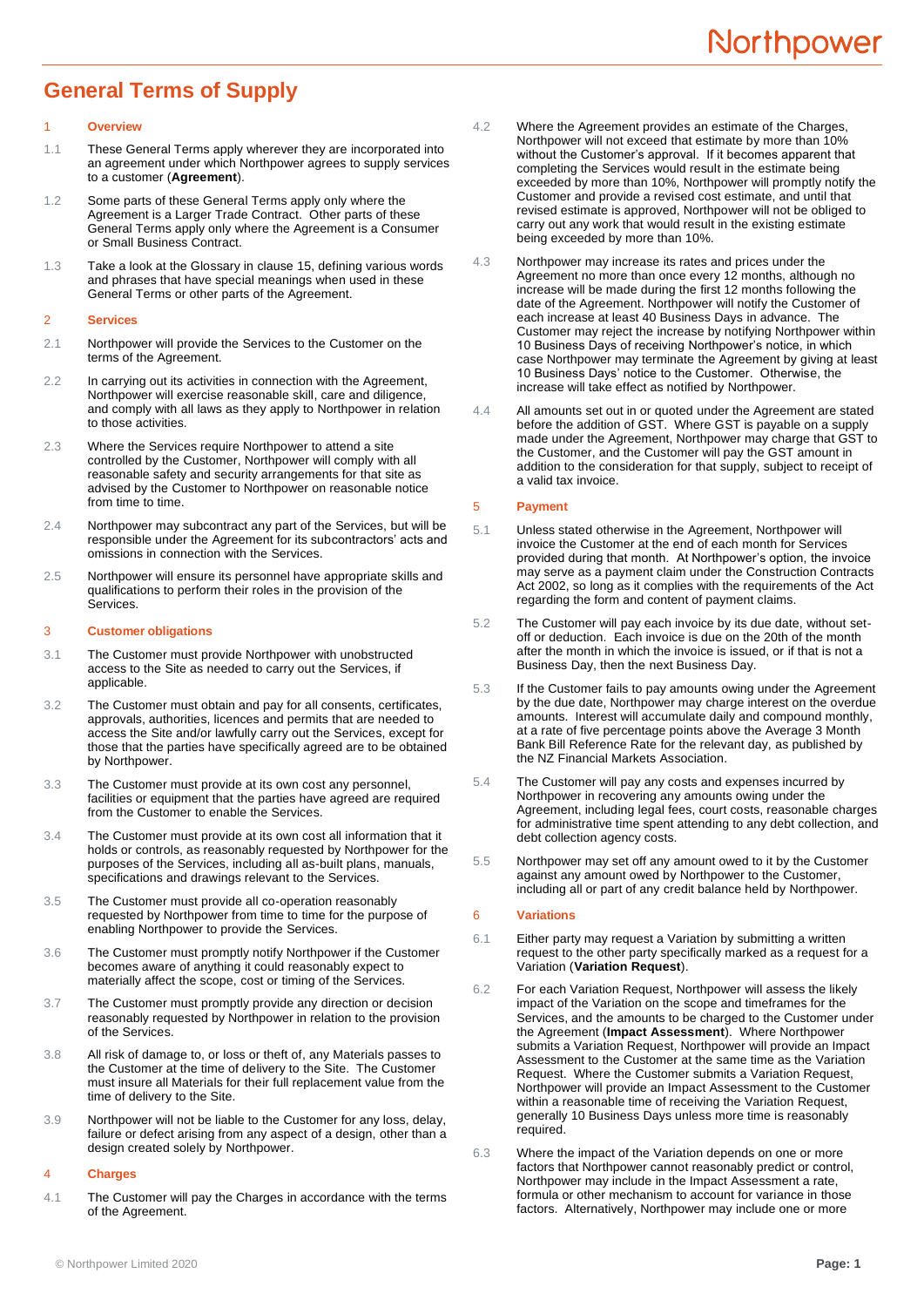assumptions to account for those factors, on the basis that any variance from those assumptions will be treated as a Variation Event.

- 6.4 The Customer is free to decline any Variation Request from Northpower, except that the Customer will not refuse a Variation Request where the Agreement specifically provides that Northpower is entitled to a Variation, so long as the Variation has been determined by Northpower acting reasonably and in accordance with the terms of the Agreement.
- 6.5 Northpower will not unreasonably refuse any Variation Request from the Customer, including by demanding any unreasonable charges or terms. It is not unreasonable for Northpower to refuse a Variation Request that would significantly increase the risks borne by Northpower in relation to the Services, require Northpower to incur additional costs without corresponding compensation from the Customer, or fundamentally alter the scope or nature of the Services.
- 6.6 Once both parties have approved a Variation Request and the associated Impact Assessment, the Agreement will be taken to have been amended accordingly.
- 6.7 Each party will bear its own costs in preparing and dealing with Variation Requests.

## <span id="page-1-4"></span>7 **Variation Events**

- <span id="page-1-0"></span>7.1 Northpower is not liable for any failure or delay to the extent due to a Variation Event.
- 7.2 Northpower will be entitled to a Variation to offset or compensate Northpower for the impact of each Variation Event on the time, cost and effort required to complete the Services.
- 7.3 The Variation may take the form of an extension of time, additional payment, an adjustment to the scope of or requirements for the Services, or a combination of the foregoing. Subject to the requirements of clause [7.1,](#page-1-0) Northpower will use reasonable endeavours to accommodate the Customer's preference as to the form of Variation.
- 7.4 Northpower will notify the Customer of any Variation Event as soon as reasonably practicable if Northpower has reason to believe that it may have an impact on the Services.

#### <span id="page-1-2"></span>8 **Indemnity from the Customer**

- 8.1 The Customer will indemnify and hold Northpower harmless against all liability Northpower may have for any claim by a third party, or any action by a regulator or enforcement agency, together with all costs and expenses reasonably incurred by the Northpower in responding to, defending or settling such a claim or action, to the extent the claim or action concerns:
	- (a) Northpower inadvertently contravening any law or infringing any property rights, as a result of the Customer failing to obtain a consent, certificate, approval, authority, licence or permit required under clause [3.1;](#page-0-0)
	- (b) Northpower inadvertently damaging any underground services (e.g. cables, ducts or pipes), as a result of relying on any inaccurate, misleading or incomplete information provided by or on behalf of the Customer in connection with the Agreement; and/or
	- (c) any damage caused to a third party through vibration, weakening or removal of support, that in each case is the unavoidable result of carrying out the Works or remedying defects in the Works in accordance with the Agreement.
- 8.2 Northpower will take reasonable steps to mitigate its liability for any such claim or action, and the Customer will not be liable under this indemnity to the extent that the amounts claimed by Northpower are due to Northpower's negligent mismanagement of the claim or action, or due to Northpower agreeing to a settlement that is manifestly excessive when considered in light of the merits of the claim or action, the likely cost of defending the claim or action, and any other relevant circumstances.

## <span id="page-1-1"></span>9 **Liability**

9.1 The Customer may have rights under the Fair Trading Act and/or the Consumer Guarantees Act. If the Agreement is a Consumer or Small Business Contract, nothing in this clause [9](#page-1-1) takes away

from those rights where applicable. You can find out more [here](https://www.consumer.org.nz/articles/fair-trading-act)<sup>1</sup> and [here.](https://www.consumer.org.nz/articles/consumer-guarantees-act)<sup>2</sup>

- 9.2 If the Agreement is a Larger Trade Contract, then as far as permitted by law, the parties contract out of the Consumer Guarantees Act 1993 and sections 9, 12A, and 13 of the Fair Trading Act 1986, in relation to the Services and all related activities.
- 9.3 As far as permitted by law, Northpower excludes all implied warranties relating to the Services and/or Materials, including any warranties as to fitness for purpose or merchantable quality.
- 9.4 Neither party will be liable to the other under or in connection with the Agreement for any loss of profit, revenue, contract or anticipated savings, any loss of use or production, any loss arising from any production stoppage or business interruption, any costs of procuring an alternative energy supply, any loss or corruption of data, any loss of goodwill or asset value, any special damages, or any indirect or consequential loss.
- 9.5 Northpower will not be liable to the Customer under or in connection with the Agreement for any contractual liability assumed by the Customer to a third party.
- 9.6 The total liability of Northpower to the Customer under or in connection with the Agreement will not exceed the greater of any "Starting Liability Cap" specified in the Contract Details, and the total of all Charges paid to Northpower under the Agreement.
- 9.7 The total liability of the Customer to Northpower under or in connection with the Agreement will not exceed the total of all Charges paid to Northpower under the Agreement.
- 9.8 Northpower will not be liable for more than Northpower's proportionate share of any loss, cost or damage, taking into account any contribution by the Customer or a third party.
- 9.9 Neither party will be liable to the other for any cause of action arising from an act or omission made in connection with the Services, unless the other party brings proceedings to enforce that cause of action within three years of the act or omission being made.
- <span id="page-1-3"></span>9.10 The following liabilities will not be limited by or counted against the limitations, or excluded by the exclusions, in this clause [9:](#page-1-1)
	- (a) any liability that cannot lawfully be limited or excluded by contract;
	- (b) any liability either party may have for death or personal injury caused by its negligence;
	- (c) any liability either party may have for fraud, deceit, or breach of confidentiality;
	- (d) any statutory liability either party may have for intellectual property infringement;
	- (e) any fees, charges, liquidated damages or other amounts that the Agreement expressly requires one party to pay to the other; or
	- (f) any liability the Customer may have under clause [8.](#page-1-2)
- 9.11 Subject to clause [9.10,](#page-1-3) the limitations and exclusions in this clause [9](#page-1-1) apply to all liability arising under or in connection with the Agreement, whether in contract, tort (including negligence), equity or under any other law or legal theory.

#### <span id="page-1-5"></span>10 **Extraordinary Events**

- 10.1 A party will be excused any failure or delay in performing its obligations under the Agreement to the extent that the failure or delay is caused by Extraordinary Events. This does not excuse any failure to pay an amount owing under the Agreement.
- 10.2 A party claiming relief for Extraordinary Events under the Agreement (**Affected Party**) must notify the other party as soon as reasonably practicable on becoming aware of the Extraordinary Events.
- 10.3 The Affected Party must take all reasonable steps to mitigate the impact of the Extraordinary Events on its performance, and to resume performance as soon as reasonably practicable. To avoid doubt, this will not require the Affected Party to settle any industrial dispute.

<sup>1</sup> https://www.consumer.org.nz/articles/fair-trading-act

<sup>©</sup> Northpower Limited 2020 **Page: 2**

<sup>2</sup> https://www.consumer.org.nz/articles/consumer-guarantees-act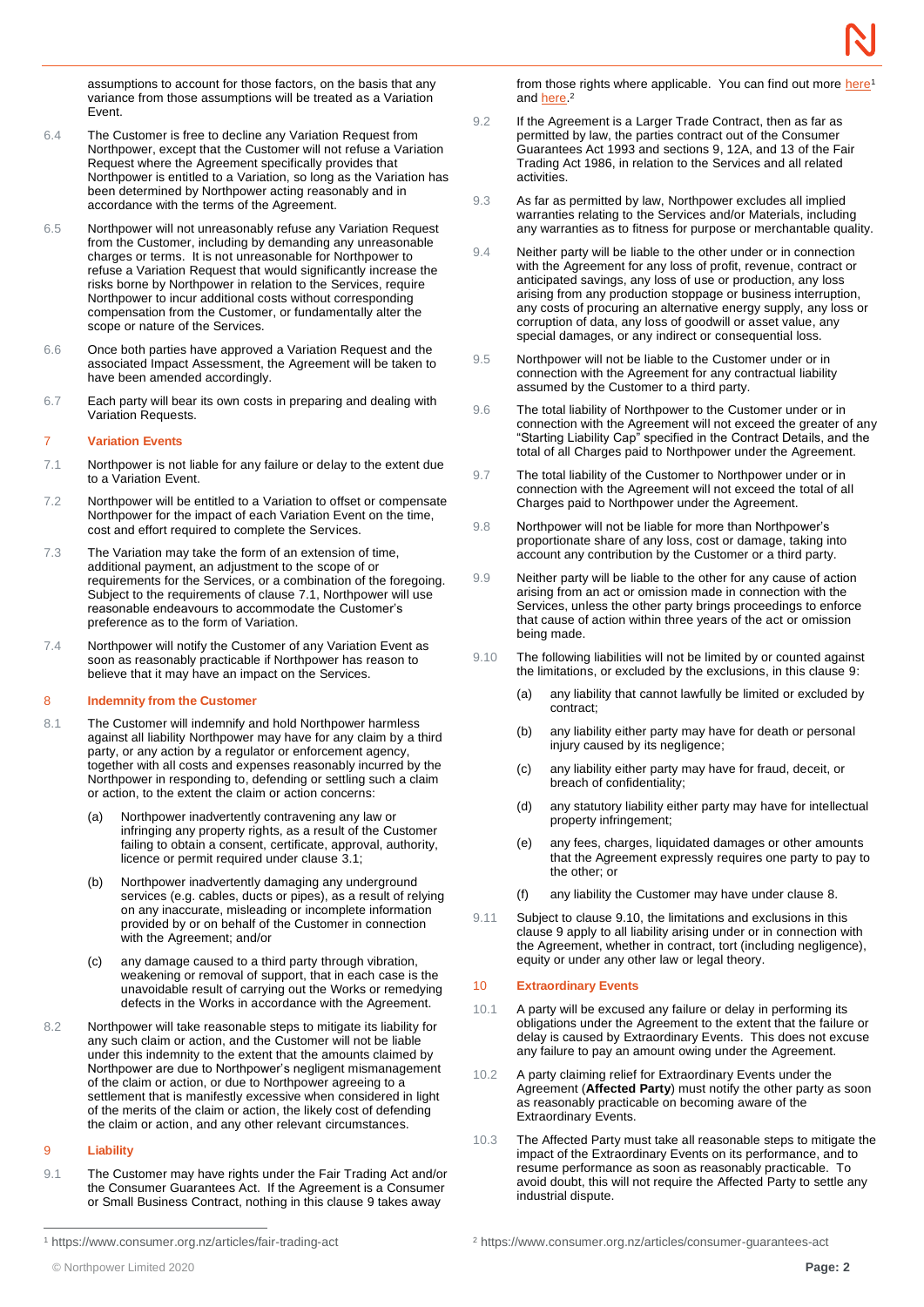- 10.4 The Affected Party must keep the other party informed of the impact of the Extraordinary Events on the Affected Party's performance, and the steps underway to mitigate that impact.
- 10.5 If Extraordinary Events cause a delay to any material component of the Services greater than 40 Business Days, either party may terminate the Agreement by giving notice to the other.
- <span id="page-2-0"></span>10.6 If Extraordinary Events impede Northpower in performing the Services, Northpower will be entitled to a Variation extending the timeframes for performance of the Services to accommodate the resulting delay. Northpower is not entitled to payment of additional costs for a Variation claimed under this clause [10.6,](#page-2-0)  although this does not prevent Northpower from claiming additional costs for the underlying events to the extent they also qualify as a Variation Event independently of this clause [10.6.](#page-2-0)

#### <span id="page-2-1"></span>11 **Termination**

- <span id="page-2-5"></span>11.1 The Customer can terminate this Agreement at any time for convenience, by giving Northpower at least 30 days' notice.
- 11.2 Either party may terminate the Agreement at any time by giving notice to the other party, if the other party commits a material breach of the Agreement that remains unremedied at the end of 10 Business Days after the first party gives notice identifying the breach, demanding a remedy, and warning that termination may follow if the breach is not remedied.
- 11.3 Either party may terminate the Agreement at any time by giving notice to the other party, if the other party undergoes an Insolvency Event.
- 11.4 Northpower may terminate the Agreement at any time by giving notice to the Customer if the Customer is overdue in paying amounts owing under the Agreement and has not paid all outstanding amounts within 20 Business Days of receiving a warning notice from Northpower.
- 11.5 On termination of the Agreement, Northpower may invoice the Customer for all Services supplied but not yet invoiced. If Northpower terminates the Agreement for the Customer's breach or an Insolvency Event, all amounts owing to Northpower will be due immediately.
- 11.6 On termination or expiry of the Agreement, if requested, each party will promptly return to the other all documents, materials and other items belonging to the other party that are then in the possession or control of the first party.
- 11.7 Termination or expiry will not affect any rights or liabilities already accrued up to that time.
- 11.8 Clauses [1,](#page-0-1) [7,](#page-1-4) [8,](#page-1-2) [9,](#page-1-1) [10,](#page-1-5) [11,](#page-2-1) [12,](#page-2-2) [13,](#page-2-3) [14,](#page-2-4) [15,](#page-3-0) [16](#page-3-1) an[d 17](#page-3-2) will survive termination or expiry, along with any other provisions of the Agreement clearly intended to survive.

#### <span id="page-2-2"></span>12 **Charges for early termination**

- 12.1 If the Customer terminates this Agreement under clause [11.1,](#page-2-5) or Northpower terminates this Agreement under any provision that requires Northpower to have a reason for termination, then promptly following the effective date of termination, the Customer will pay Northpower an early termination charge in accordance with this clause [12](#page-2-2) (**Early Termination Charge**).
- 12.2 Subject to the other provisions of this clause [12,](#page-2-2) the Early Termination Charge will be:
	- (a) the amount of any unrecoverable costs reasonably incurred or committed by Northpower in the expectation of completing the Services; plus
	- (b) a percentage (determined in line with the table below) of any remaining portion of the Quoted Price that Northpower had not already become entitled to invoice under any other provision of the Agreement before the effective date of termination.

| Time from notice of termination to  | Percentage |
|-------------------------------------|------------|
| effective date of termination       |            |
| 40 Business Days or more            | Nil        |
| At least 20 Business days, but less | 5%         |
| than 40 Business Days               |            |
| Less than 20 Business Days          | 10%        |
|                                     |            |

12.3 Northpower will use reasonable endeavours to mitigate any unrecoverable costs before claiming them from the Customer. 12.4 The Early Termination Charge, combined with all other amounts charged to the Customer under this Agreement, will not exceed the Quoted Price.

#### <span id="page-2-3"></span>13 **Disputes**

- 13.1 No party will initiate any court proceedings relating to any dispute or claim arising under or in connection with the Agreement, including any question concerning its validity, breach or termination, (in each case, a **Dispute**) except as permitted by this clause [13.](#page-2-3)
- 13.2 A party claiming that a Dispute has arisen must give notice to the other party outlining the nature of the Dispute (**Dispute Notice**). After receipt of a Dispute Notice, the parties must meet as soon as reasonably practicable to discuss the Dispute in good faith.
- 13.3 If the Dispute has not been resolved within 15 Business Days of receipt of the Dispute Notice, either party may give notice referring the Dispute to mediation (**Mediation** Notice). The mediation will be conducted on the terms of the Resolution Institute Standard Mediation Agreement (NZ version). The mediator and their fee will be agreed by the parties, or if not agreed within 7 days of the Mediation Notice, determined by the Resolution Institute.
- 13.4 If the Dispute has not been resolved within 15 Business Days of the Mediation Notice, and the mediation either has not started or has been terminated, either party may initiate court proceedings in relation to the Dispute, provided it has used reasonable endeavours to comply with this clause [13.](#page-2-3)
- 13.5 Each party will pay one half of the mediator's fee, and all of its own costs of participating in the mediation, except where clause [13.6](#page-2-6) or [13.7](#page-2-7) requires otherwise.
- <span id="page-2-6"></span>13.6 If the Agreement is a Consumer or Small Business Contract, and Northpower gives a Mediation Notice in relation to a Dispute, Northpower will pay the mediator's fee, except where clause [13.7](#page-2-7) states otherwise.
- <span id="page-2-7"></span>13.7 Where a party is found to have raised a Dispute in bad faith or without any reasonable basis, that party will compensate the other party for its reasonable costs of participating in the mediation, including the other party's share of the mediator's fee.
- 13.8 If Northpower has given the Customer at least 15 Business Days' notice that the Customer is overdue in paying amounts owed to Northpower under the Agreement, nothing in this clause [13](#page-2-3) prevents Northpower from seeking summary judgment for payment, and neither party will be required to participate in any mediation while those proceedings are pending.
- 13.9 If the Agreement is a Consumer or Small Business Contract, nothing in this clause [13](#page-2-3) prevents the Customer from bringing proceedings in the Disputes Tribunal, and neither party will be required to participate in any mediation while those proceedings are pending.
- 13.10 Nothing in this clause [13](#page-2-3) prevents a party from seeking urgent interim relief from a court.

## <span id="page-2-4"></span>14 **Other legal matters**

- 14.1 Any notice, consent, approval or similar communication under the Agreement (**Notice**) will be effective only if given in writing and dispatched to the address of the recipient specified for that purpose in the Contract Details, or a replacement address notified by the recipient in accordance with the Agreement.
- 14.2 Each Notice is deemed to have been received no later than the third Business Day after sending by registered mail or courier, or the next Business Day after sending by email unless before then the sender's email system is notified that the message has not been delivered.
- 14.3 An amendment to the Agreement will be effective only if in writing and signed by each party.
- 14.4 The Agreement is the entire arrangement between the parties relating to the Services, and replaces all previous agreements, arrangements, understandings and representations relating to that subject matter. The Agreement does not include any terms attached to a purchase order or similar document issued by the Customer.
- 14.5 Neither party may transfer any of its rights or obligation under the Agreement to a third party, except with the prior consent of the other party, not to be unreasonably withheld.